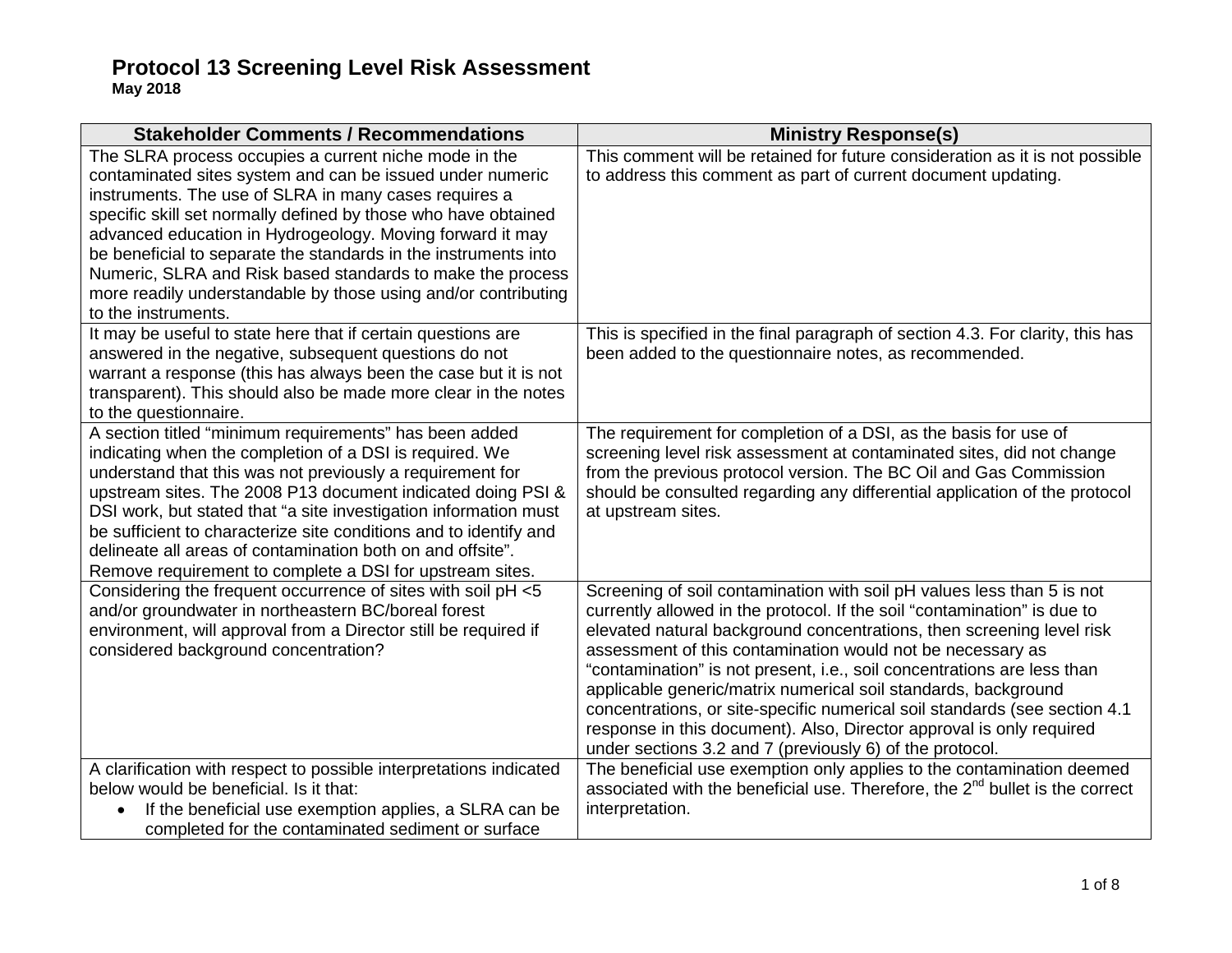| <b>Stakeholder Comments / Recommendations</b>                       | <b>Ministry Response(s)</b>                                                                      |
|---------------------------------------------------------------------|--------------------------------------------------------------------------------------------------|
| water on a site; or                                                 |                                                                                                  |
| If the beneficial use exemption applies, contaminated               |                                                                                                  |
| sediment or surface water within the defined zone (such             |                                                                                                  |
| as 3 m from the edge of the beneficial use) can be                  |                                                                                                  |
| considered as an acceptable risk?                                   |                                                                                                  |
| I would like to see a qualifier here such as "except in instances   | The ecological aspects in Protocol 13 will be reviewed in a future revision                      |
| where existing deep-rooting plants/trees are thriving with no       | of the protocol.                                                                                 |
| indication of contaminant-related stress." I suggest this qualifier |                                                                                                  |
| because some sites warrant SLRA when it is obvious that             |                                                                                                  |
| mature trees are quite happy with the contaminant conditions        |                                                                                                  |
| and there is no justification to remediate and remove the trees.    |                                                                                                  |
| Require clarification why the associated exposure pathways          | This requirement has not changed from the previous protocol version.                             |
| are precluded for deep-rooting plants or trees in areas of soil or  | The preclusion is to provide for ecological protection of plants/trees as                        |
| groundwater contamination when Wildland land use applies.           | habitat and via root uptake of contaminants and associated potential                             |
|                                                                     | exposure to wildlife.                                                                            |
| No off site contamination allowed SLRA is probably most             |                                                                                                  |
| useful for roadways etc. What is the rationale for this?            | The preclusion has been modified in the protocol to only apply where a                           |
|                                                                     | plume has migrated beyond the source parcel boundary and plume<br>stability is not demonstrated. |
| Why AW? What if it can be shown that the groundwater plume          |                                                                                                  |
| is decreasing or stable regardless of off-site migration for AW     | Yes, following from above, where a plume is demonstrated to be stable                            |
| purposes?                                                           | or decreasing, irrespective of whether present within or beyond a source                         |
|                                                                     | parcel boundary, then the transport assessment component of SLRA                                 |
|                                                                     | (Appendix A) is not required to be completed. See section 6 of the                               |
|                                                                     | revised protocol. This approach is now consistent with other ministry risk                       |
|                                                                     | assessment policy.                                                                               |
| One of the primary uses of SLRA is to determine if potential        |                                                                                                  |
| aquatic receptor can be impacted by substances on the Site.         | As per above response, where a plume is demonstrated to be stable or                             |
| The exclusion of using SLRA where AW standards are                  | decreasing, then transport assessment is not necessary.                                          |
| exceeded beyond the property boundaries will severely limit         |                                                                                                  |
| the use of the SLRA process. The restriction on AW should be        |                                                                                                  |
| removed from the document.                                          |                                                                                                  |
| GW that migrates off site and will attenuate before reaching        | As per above response, where a plume is demonstrated to be stable or                             |
| aquatic habitat (based on the screening equation) should be         | decreasing, then transport assessment is not necessary. However, where                           |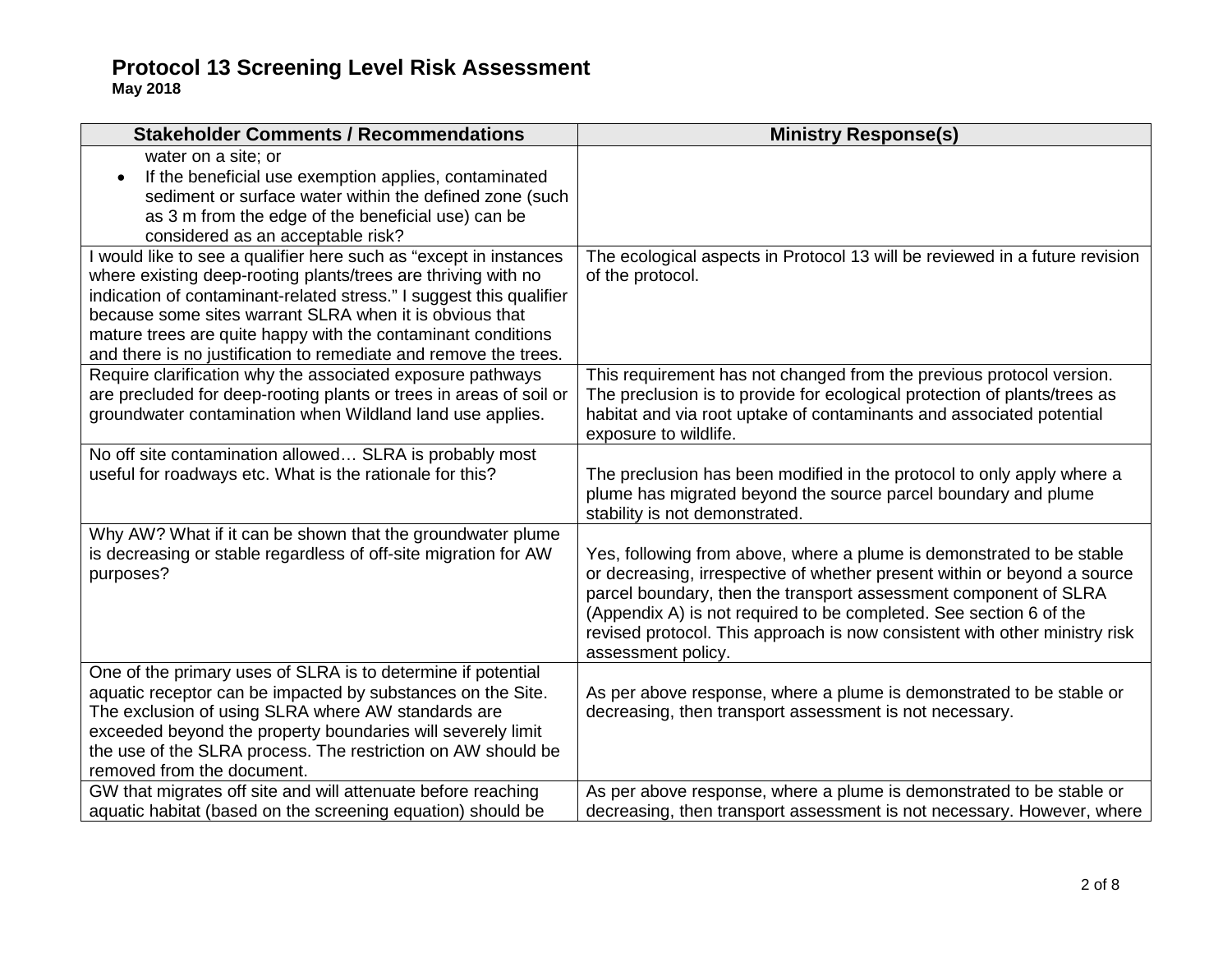| <b>Stakeholder Comments / Recommendations</b>                                                                                                                                                                                                                                                         | <b>Ministry Response(s)</b>                                                                                                                                                                                                                                                                                                                                                                                                                                                                                                                    |
|-------------------------------------------------------------------------------------------------------------------------------------------------------------------------------------------------------------------------------------------------------------------------------------------------------|------------------------------------------------------------------------------------------------------------------------------------------------------------------------------------------------------------------------------------------------------------------------------------------------------------------------------------------------------------------------------------------------------------------------------------------------------------------------------------------------------------------------------------------------|
| includedas well as if no DW (now or in the future) is to be a<br>condition. These precluding conditions also undermine the<br>Questionnaire later on. Why include the questions on water if<br>the SLRA is precluded?                                                                                 | the plume is present within a parcel boundary, and stability is not<br>demonstrated, then the transport assessment component of SLRA<br>(Appendix A) must be applied. This is to minimize the potential for future<br>contamination of adjacent properties, and by association, minimize the<br>potential of adjacent parcel owners having to address contamination<br>sourced from other properties in the future. This policy is also consistent<br>with Protocol 2.<br>The water use pathway questions in the questionnaire remain valid as |
|                                                                                                                                                                                                                                                                                                       | water wells or receiving environments may also be present on site.                                                                                                                                                                                                                                                                                                                                                                                                                                                                             |
| On many upstream sites where SLRA is opted for it may not<br>matter if you could prove that no SW body would be affected<br>after doing an aquatic waterbody survey of the area. This<br>change makes it difficult to use SLRA even when we know the<br>GW concerns won't affect an offsite receptor. | As per above response, where a plume is demonstrated to be stable or<br>decreasing, then transport assessment is not necessary.                                                                                                                                                                                                                                                                                                                                                                                                                |
| We support the proposed practical approach that recognizes<br>an exemption for beneficial use, if there is no risk to receptors.                                                                                                                                                                      | The comment is noted.                                                                                                                                                                                                                                                                                                                                                                                                                                                                                                                          |
| Is 3 m the cut off or is it an example distance? If the cut off,<br>should just indicate  contamination that does not extend more<br>than 3 m laterally from an eligible                                                                                                                              | This is a maximum allowable distance under the protocol.                                                                                                                                                                                                                                                                                                                                                                                                                                                                                       |
| Is a Director's approval required for beneficial use exemption?                                                                                                                                                                                                                                       | No, director approval is only required under sections 3.2 and 7<br>(previously 6) of the protocol.                                                                                                                                                                                                                                                                                                                                                                                                                                             |
| Can we apply beneficial use exemption for sites that are not<br>presently in such use (any longer), but have the potential for it<br>(again) in the future?                                                                                                                                           | The beneficial use exemption may be utilized at the time of completion of<br>the screening level risk assessment. Obtaining certification of a site at the<br>same time as retaining the option for potential future use of a beneficial<br>use exemption is beyond the intent of the protocol.                                                                                                                                                                                                                                                |
| Re: polycyclic aromatic hydrocarbons - What about asphalt                                                                                                                                                                                                                                             | The ministry is not aware that this is a common occurrence or that                                                                                                                                                                                                                                                                                                                                                                                                                                                                             |
| sidewalks, driveways, parking lots and roadways with PAHs in<br>soil associated with asphalt particles < 2 mm that happen to be                                                                                                                                                                       | contaminant transport is common for this scenario.<br>The ministry would consider more                                                                                                                                                                                                                                                                                                                                                                                                                                                         |
| entrained into the soil sample.                                                                                                                                                                                                                                                                       | detailed supporting information on this matter.                                                                                                                                                                                                                                                                                                                                                                                                                                                                                                |
| Re: road salting - What about unpaved roads that may be<br>salted?                                                                                                                                                                                                                                    | This comment has been incorporated into the protocol as a distance of 3<br>m as measured from the travelled portion of unpaved roads.                                                                                                                                                                                                                                                                                                                                                                                                          |
| Road salt is defined as a beneficial use within 3m of the edge                                                                                                                                                                                                                                        | Contamination within utility lines associated with road salting would                                                                                                                                                                                                                                                                                                                                                                                                                                                                          |
| of the road. Utility lines are often buried within or in close                                                                                                                                                                                                                                        | quality for the exemption to the distance prescribed in the protocol.                                                                                                                                                                                                                                                                                                                                                                                                                                                                          |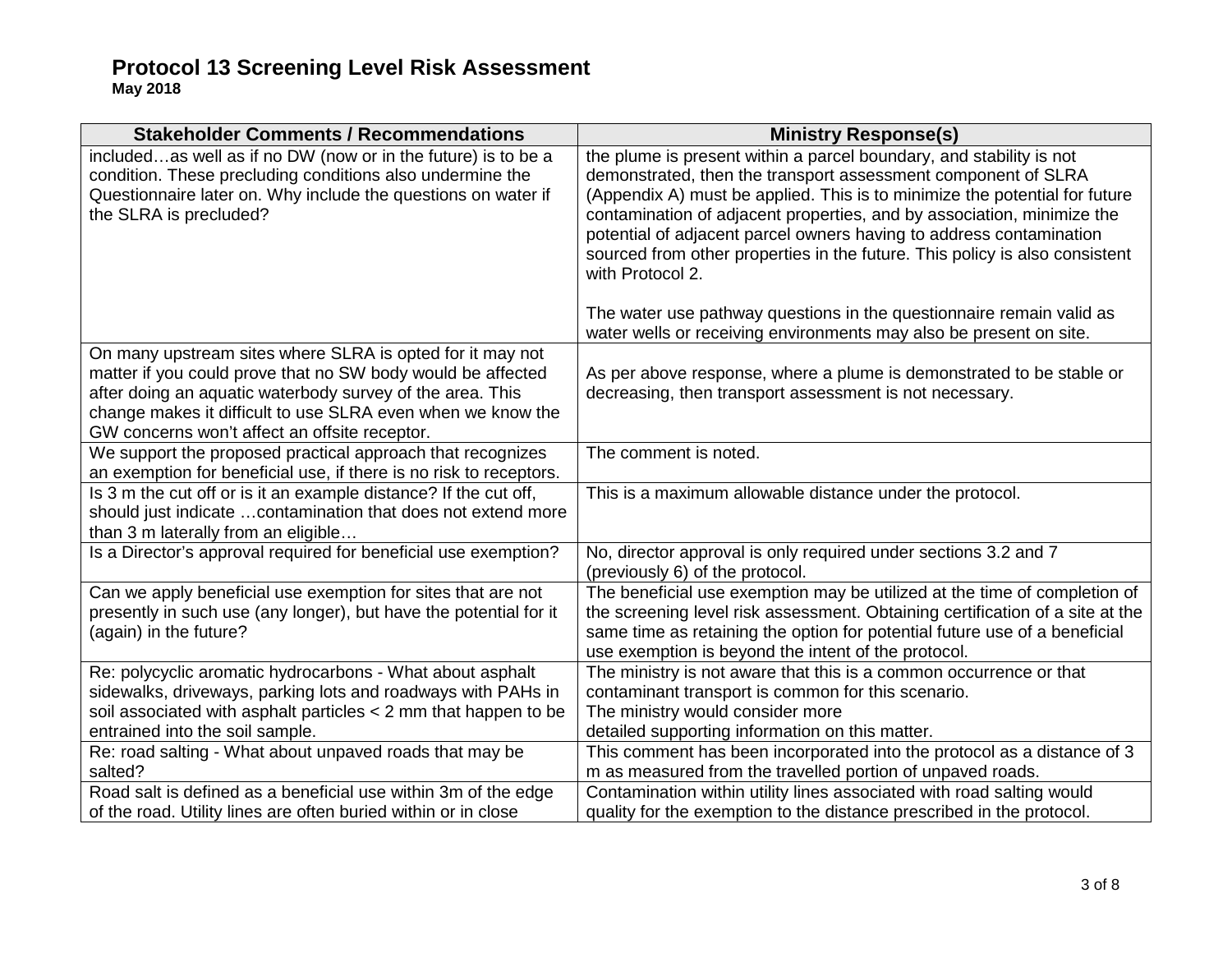| <b>Stakeholder Comments / Recommendations</b>                                                                                     | <b>Ministry Response(s)</b>                                                |
|-----------------------------------------------------------------------------------------------------------------------------------|----------------------------------------------------------------------------|
| vicinity of the road and they sometimes create preferential<br>pathways for transporting salt. A clarification whether the        |                                                                            |
| contamination along the utility lines related to road salt would                                                                  |                                                                            |
| also be considered as a beneficial land use would strengthen                                                                      |                                                                            |
| this Protocol.                                                                                                                    |                                                                            |
| Re: "identifying any risk management measures implemented if                                                                      | The provision has been modified to incorporate pre-remediation as well.    |
| SLRA is conducted post-remediation of the site" - Why only                                                                        |                                                                            |
| post remediation?                                                                                                                 |                                                                            |
| Re: "For purposes of this protocol, contaminant source areas in                                                                   | The definition has been modified in the protocol to include scheduled soil |
| soil are areas where substance concentrations in soil exceed                                                                      | standards, background concentrations or site-specific numerical soil       |
| the applicable soil standards" - What about background<br>conditions?                                                             | standards.                                                                 |
| Re: conceptual model development - What about seasonal                                                                            | This comment has been incorporated into the protocol.                      |
| effects, long-term trends, plume stability, etc.?                                                                                 |                                                                            |
| Re: water use pathways assessment - Under the expanded                                                                            | Water uses/ receptors may be present at the site therefore the pathway     |
| preclusions, these questions become obsoleteso we need                                                                            | assessment remains valid.                                                  |
| MOE to lessen the preclusions.                                                                                                    |                                                                            |
| Include reference to risk controls, a performance verification                                                                    | These are currently prescribed in section 5 of the protocol.               |
| plan, and Administrative Guidance 14, as necessary.                                                                               |                                                                            |
| Re: "a modeling report including digital simulation files" - I don't                                                              | A modeling report is required where a model other than the ministry's      |
| see why this would be viewed as a minimum mandatory                                                                               | Groundwater Protection Model is used. This has been clarified in the       |
| element for all SLRAs? Is this to be a GW migration check?                                                                        | document.                                                                  |
| Re: "a modeling report including digital simulation files" - A<br>statement confirming that the contamination at the site is at a | Yes, this has been incorporated into the protocol. Where a plume is        |
| minimum stable? This requirement should apply across all                                                                          | demonstrated to be stable or decreasing, then transport assessment is      |
| RAs, including SLRA. And where it can be demonstrated that                                                                        | not necessary.                                                             |
| the plume is stable, groundwater fate and transport modeling                                                                      |                                                                            |
| should not be required.                                                                                                           |                                                                            |
| Re: "conclusions regarding whether contamination at a site                                                                        | Specification of unacceptable risks is useful to identify those            |
| poses acceptable or unacceptable risks" - I don't see that an                                                                     | pathways/scenarios that are addressed by remediation/detailed risk         |
| SLRA would be submitted to verify unacceptable risk. I think if                                                                   | assessment outside of screening level risk assessment.                     |
| unacceptable risk was intuitive, independent remediation would                                                                    |                                                                            |
| just proceed. SLRA will be used to conclude acceptable risk                                                                       |                                                                            |
| and/or to indicate which pathways are precluded and then                                                                          |                                                                            |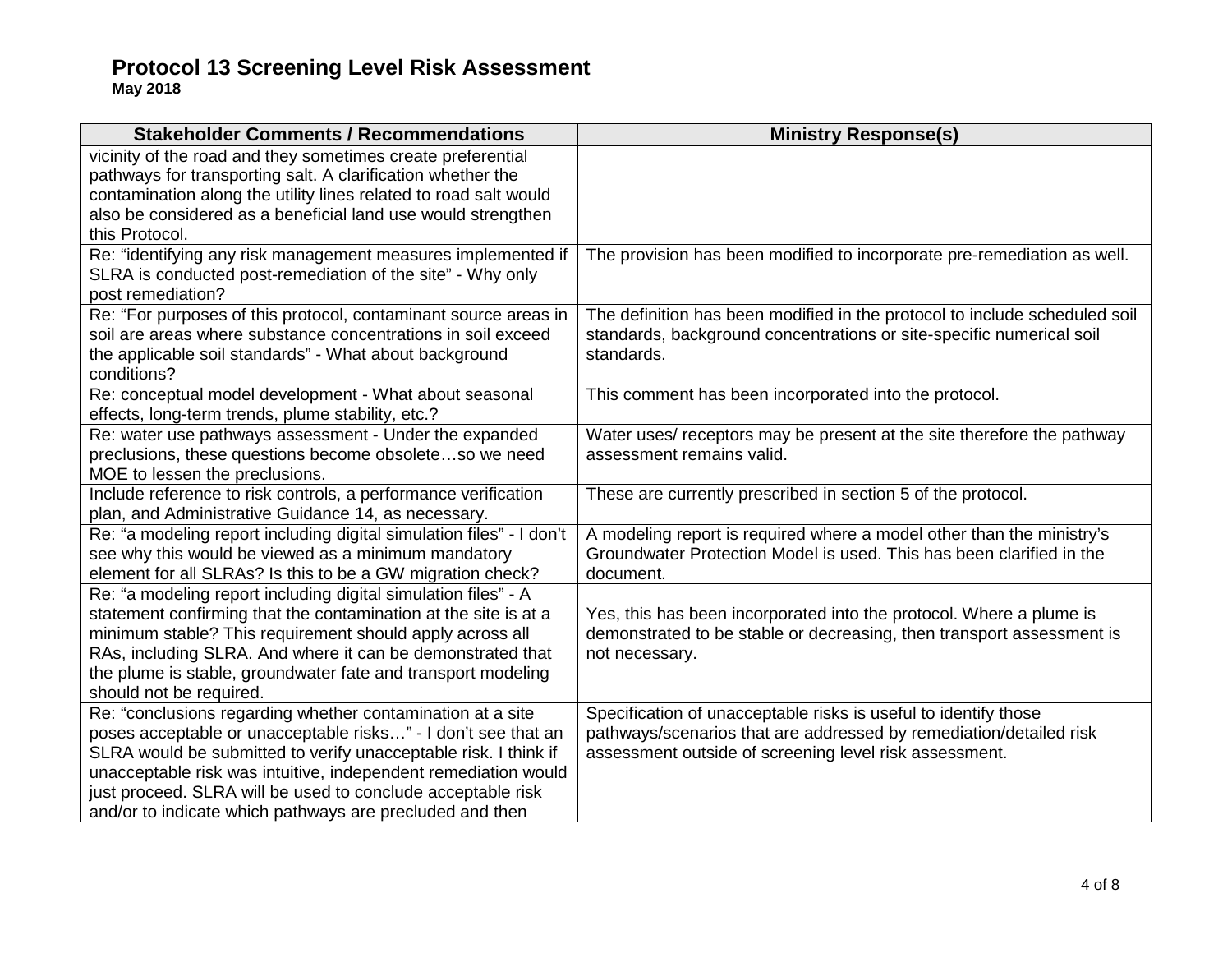| <b>Stakeholder Comments / Recommendations</b>                                                                                                                                                                                                                                                                                                                                                                                                                                                                | <b>Ministry Response(s)</b>                                                                                                                                                                                                          |
|--------------------------------------------------------------------------------------------------------------------------------------------------------------------------------------------------------------------------------------------------------------------------------------------------------------------------------------------------------------------------------------------------------------------------------------------------------------------------------------------------------------|--------------------------------------------------------------------------------------------------------------------------------------------------------------------------------------------------------------------------------------|
| accompanied the quantitative RA.                                                                                                                                                                                                                                                                                                                                                                                                                                                                             |                                                                                                                                                                                                                                      |
| Re: "conclusions regarding whether contamination at a site<br>poses acceptable or unacceptable risks" - For any particular<br>contaminant in the group being assessed under SLRA?<br>Otherwise, there would be no need to submit a report for a<br>contaminant that failed the SLRA would there be?                                                                                                                                                                                                          | See response above.                                                                                                                                                                                                                  |
| This needs to be discussed earlier in the document. Should it<br>not be a requirement to demonstrate plume stability prior to<br>undertaking an SLRA (with the exception of flow through<br>sites?). And if so, the requirement for groundwater contaminant<br>transport should be removed. If the plume is stable or<br>decreasing, why is modeling required?<br>Proving plume stability should be left to site investigators; this<br>is done all the time with DRA, and the RA refers back to the<br>DSI. | Yes, this has been incorporated into the protocol. Where a plume is<br>demonstrated to be stable or decreasing, then transport assessment is<br>not necessary. Flow through sites are evaluated using Administrative<br>Guidance 15. |
| This requirement for an approval by the MOE removes this<br>from professional judgement which in my opinion is a step<br>backwards as qualified practitioner should be able to determine<br>if this condition it met.                                                                                                                                                                                                                                                                                        | This has been modified in the protocol - Where a plume is demonstrated<br>to be stable, approval by a Director is no longer necessary.                                                                                               |
| Re: "The technical report must include documentation<br>demonstrating plume stability at the site and that contaminant<br>migration beyond the property boundary has not and will not<br>occur" - In my opinion this is not warranted as a mandatory<br>element. SLRA should be able to handle off-site migrations in<br>certain instances such as: No DW use of GW; no exceedance<br>of AW prior to 500m set back, etc.                                                                                     | This has been modified in the protocol - where a plume is demonstrated<br>to be stable or decreasing, then transport assessment is not necessary.                                                                                    |
| Any reason why we cannot seek Director's approval if we have<br>offsite groundwater impact that is stable/shrinking and is<br>addressed otherwise?                                                                                                                                                                                                                                                                                                                                                           | This has been modified in the protocol - where a plume is demonstrated<br>to be stable or decreasing, then transport assessment is not necessary.                                                                                    |
| Re: "The technical report must include documentation<br>demonstrating plume stability at the site and that contaminant<br>migration beyond the property boundary has not and will not<br>occur" - Not sure I understand this. What about a scenario in<br>which the plume did migrate beyond the property line but at the                                                                                                                                                                                    | This scenario is best evaluated when/if it should arise. Where a plume is<br>demonstrated to be stable or decreasing, then transport assessment is<br>not necessary                                                                  |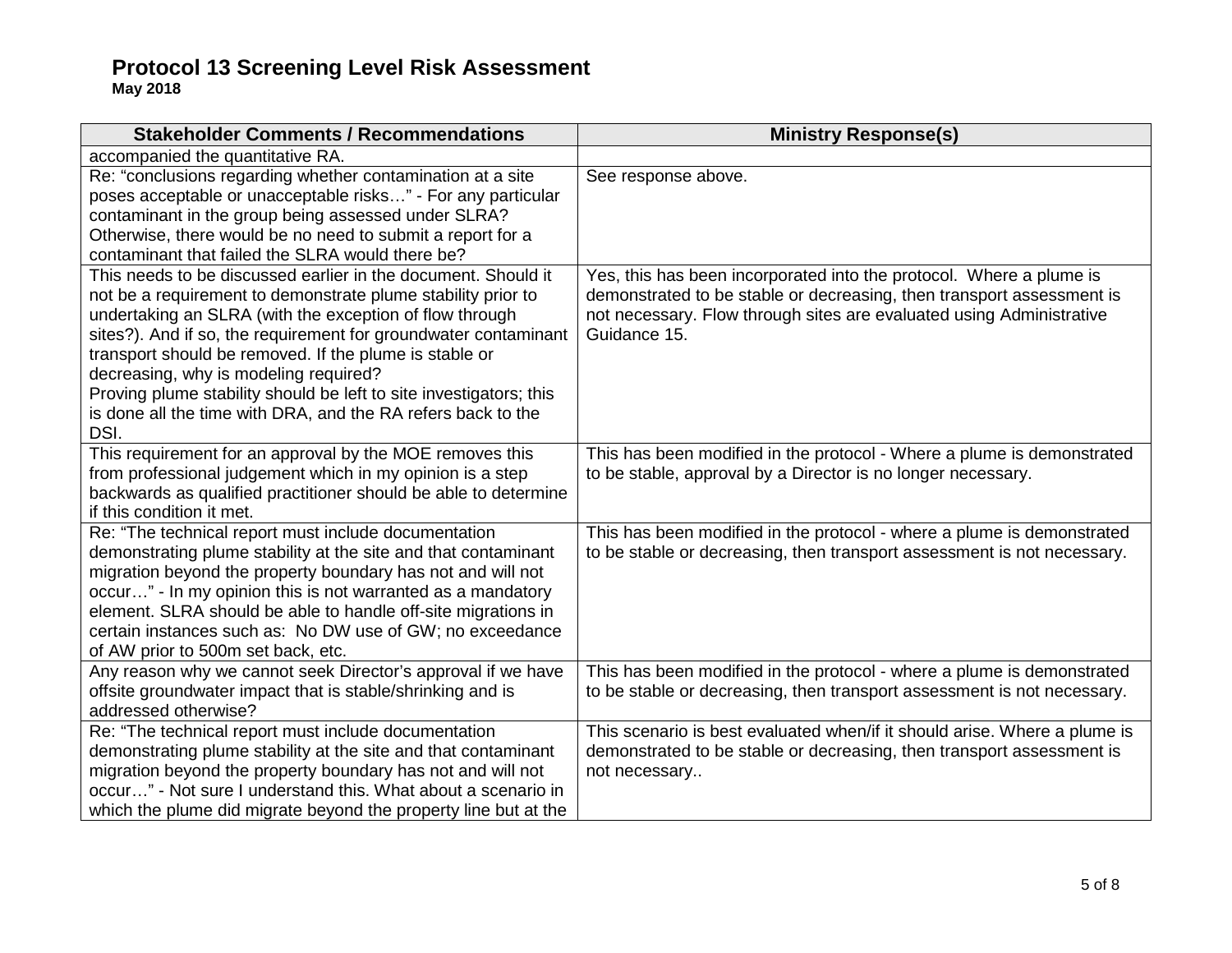| <b>Stakeholder Comments / Recommendations</b>                                                                                                                                                                                                                                                                                                                                                                                                                                                                                                                                                                                                                                                                                                                                                                                          | <b>Ministry Response(s)</b>                                                                                                                                                                                                                                                                                                                                                                                                         |
|----------------------------------------------------------------------------------------------------------------------------------------------------------------------------------------------------------------------------------------------------------------------------------------------------------------------------------------------------------------------------------------------------------------------------------------------------------------------------------------------------------------------------------------------------------------------------------------------------------------------------------------------------------------------------------------------------------------------------------------------------------------------------------------------------------------------------------------|-------------------------------------------------------------------------------------------------------------------------------------------------------------------------------------------------------------------------------------------------------------------------------------------------------------------------------------------------------------------------------------------------------------------------------------|
| time of the SLRA the plume has decreased and no longer<br>extends beyond the PL?                                                                                                                                                                                                                                                                                                                                                                                                                                                                                                                                                                                                                                                                                                                                                       |                                                                                                                                                                                                                                                                                                                                                                                                                                     |
| Re: "A minimum of 2 years of groundwater monitoring and<br>geochemical data demonstrating stable groundwater conditions<br>and concentrations is necessary." - Would also be a<br>requirement for Detailed Risk Assessments as well? It's not<br>discussed in Technical Guidance 7.                                                                                                                                                                                                                                                                                                                                                                                                                                                                                                                                                    | Detailed risk assessment allows for greater flexibility in transport<br>assessment. This comment will be considered for inclusion as part of<br>future updates to TG7.                                                                                                                                                                                                                                                              |
| What about providing supporting rationale that gw is not a<br>pathway and also why it wasn't investigated? i.e., there is no<br>GW data to assess in P13 because of:<br>Depth to groundwater/thickness of vadose zone<br>Contaminant type and limited mobility<br>$\bullet$<br>Limited infiltration migration of contaminants to the<br>$\bullet$<br>water table<br>Type of source – solid or liquid<br>$\bullet$<br>Contaminant source is shallow/vertically delineated<br>$\bullet$<br>Soil is fine grained and/or<br>$\bullet$<br>Leachate results don't exceed gw pathways<br>$\bullet$<br>Leachate results with dilution factors applied don't<br>$\bullet$<br>exceed gw pathways etc?<br>Basically, is it required in P13 that groundwater needs to be<br>investigated, especially based on many of the factors listed<br>above? | Groundwater investigation is required in the protocol as it is based on a<br>DSI. In addition, the protocol was developed as a simple screening tool<br>that any approved professional may apply. The concepts raised require<br>considerable professional judgement and are thus inconsistent with the<br>intent of the protocol. The concepts are best addressed under<br>Administrative Guidance 15 or detailed risk assessment. |
| Wouldn't it make more sense to allow for TCLP/SPLP to be on<br>the allowed methods list as well?                                                                                                                                                                                                                                                                                                                                                                                                                                                                                                                                                                                                                                                                                                                                       | The BC Soil Leachate Test is preferred to the TCLP or SPLP for<br>inorganic substances due to better control of potential soil buffering.<br>Accordingly, TCLP or SPLP are not prescribed as alternate leaching test<br>methods in the protocol.                                                                                                                                                                                    |
| Its unclear if the GPM is required to assess pathways or can<br>equations be set up in a spreadsheet for calculation instead?                                                                                                                                                                                                                                                                                                                                                                                                                                                                                                                                                                                                                                                                                                          | The GPM should be used.                                                                                                                                                                                                                                                                                                                                                                                                             |
| Re: "determination of substance concentrations in leachatein<br>the contaminant source area" - This should be eliminated in<br>cases where sufficient data has been collected to show the<br>plume is stable.                                                                                                                                                                                                                                                                                                                                                                                                                                                                                                                                                                                                                          | This is provided for in section 6 of the protocol.                                                                                                                                                                                                                                                                                                                                                                                  |
| What number of additional soil samples are required for                                                                                                                                                                                                                                                                                                                                                                                                                                                                                                                                                                                                                                                                                                                                                                                | Professional judgement should be applied in this case. Director approval                                                                                                                                                                                                                                                                                                                                                            |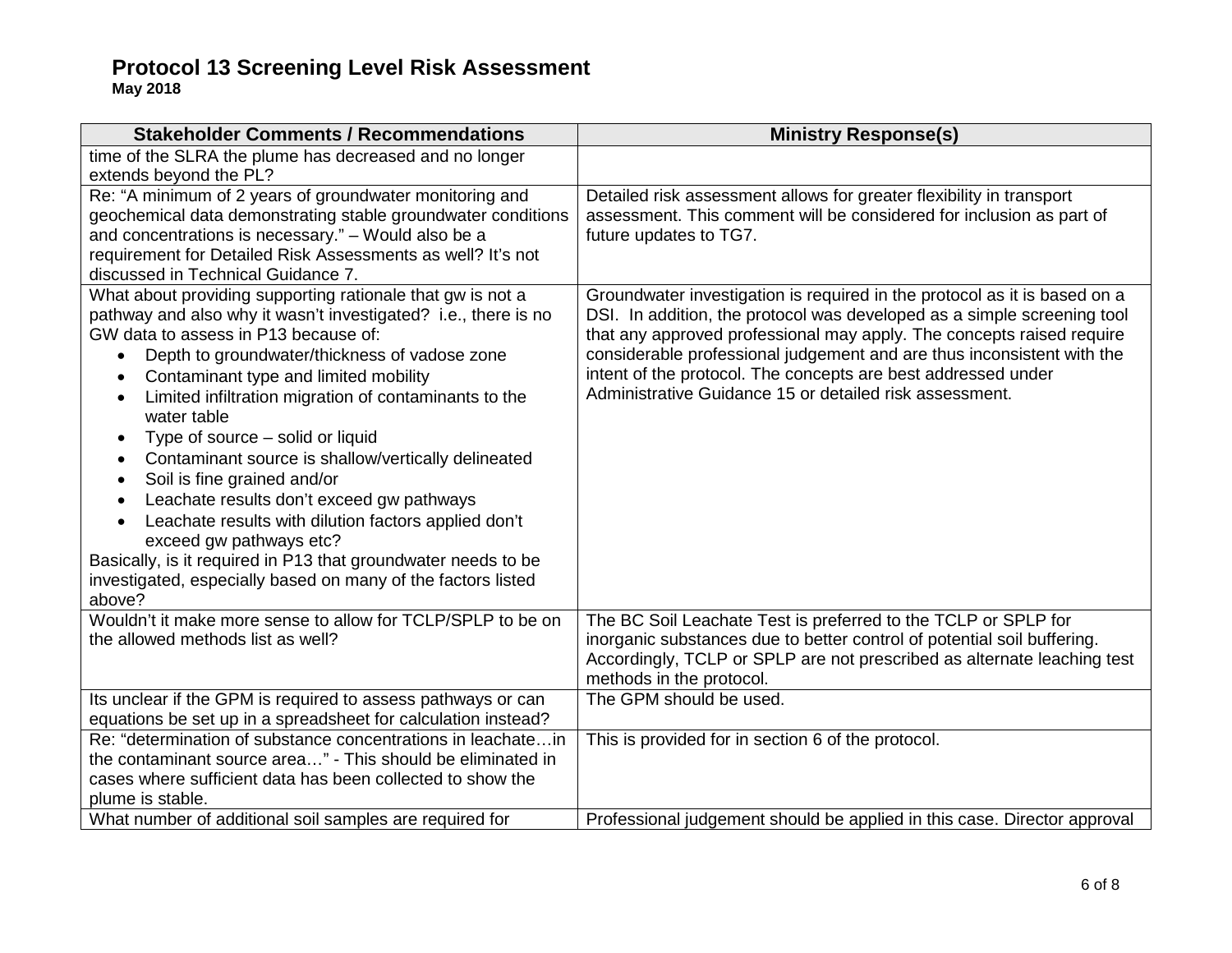| leachate testing? Is it subject to approval?<br>is only required under sections 3.2 and 7 (previously 6) of the protocol.<br>The protocol wording has been revised to refer to substance<br>The reference to their total concentrations is confusing. Does it<br>imply that this approach applies only to organic substances<br>concentrations.<br>that have congeners? Is it a total concentration of each<br>substance in each sample or a total concentration of the 3<br>samples? It would be beneficial if the Ministry considered<br>rewording for the purpose of clarification.<br>Experience in the contaminated sites field in BC and numerous<br>The protocol has been modified to allow use of site-specific model<br>studies conducted by professionals around the world have<br>parameter values either outside the parameter ranges or instead of the<br>default values. This is consistent with Protocol 2.<br>shown that under typical subsurface conditions and excluding |
|--------------------------------------------------------------------------------------------------------------------------------------------------------------------------------------------------------------------------------------------------------------------------------------------------------------------------------------------------------------------------------------------------------------------------------------------------------------------------------------------------------------------------------------------------------------------------------------------------------------------------------------------------------------------------------------------------------------------------------------------------------------------------------------------------------------------------------------------------------------------------------------------------------------------------------------------------------------------------------------------|
|                                                                                                                                                                                                                                                                                                                                                                                                                                                                                                                                                                                                                                                                                                                                                                                                                                                                                                                                                                                            |
|                                                                                                                                                                                                                                                                                                                                                                                                                                                                                                                                                                                                                                                                                                                                                                                                                                                                                                                                                                                            |
|                                                                                                                                                                                                                                                                                                                                                                                                                                                                                                                                                                                                                                                                                                                                                                                                                                                                                                                                                                                            |
|                                                                                                                                                                                                                                                                                                                                                                                                                                                                                                                                                                                                                                                                                                                                                                                                                                                                                                                                                                                            |
|                                                                                                                                                                                                                                                                                                                                                                                                                                                                                                                                                                                                                                                                                                                                                                                                                                                                                                                                                                                            |
|                                                                                                                                                                                                                                                                                                                                                                                                                                                                                                                                                                                                                                                                                                                                                                                                                                                                                                                                                                                            |
|                                                                                                                                                                                                                                                                                                                                                                                                                                                                                                                                                                                                                                                                                                                                                                                                                                                                                                                                                                                            |
|                                                                                                                                                                                                                                                                                                                                                                                                                                                                                                                                                                                                                                                                                                                                                                                                                                                                                                                                                                                            |
|                                                                                                                                                                                                                                                                                                                                                                                                                                                                                                                                                                                                                                                                                                                                                                                                                                                                                                                                                                                            |
|                                                                                                                                                                                                                                                                                                                                                                                                                                                                                                                                                                                                                                                                                                                                                                                                                                                                                                                                                                                            |
| exotic conditions such as fractured bedrock typical                                                                                                                                                                                                                                                                                                                                                                                                                                                                                                                                                                                                                                                                                                                                                                                                                                                                                                                                        |
| hydrocarbon plumes migrate not further than 200 m's. It is                                                                                                                                                                                                                                                                                                                                                                                                                                                                                                                                                                                                                                                                                                                                                                                                                                                                                                                                 |
| noted that the chemical/physical parameters prepared by                                                                                                                                                                                                                                                                                                                                                                                                                                                                                                                                                                                                                                                                                                                                                                                                                                                                                                                                    |
| Axiom seem overly conservative, particularly when compared                                                                                                                                                                                                                                                                                                                                                                                                                                                                                                                                                                                                                                                                                                                                                                                                                                                                                                                                 |
| with the prior published SLRA tables. In particular a plume of                                                                                                                                                                                                                                                                                                                                                                                                                                                                                                                                                                                                                                                                                                                                                                                                                                                                                                                             |
| LEPHw of 5000 ug/l which would attenuate to under the 500                                                                                                                                                                                                                                                                                                                                                                                                                                                                                                                                                                                                                                                                                                                                                                                                                                                                                                                                  |
| ug/I standards in 22 m's would now require a flow length of                                                                                                                                                                                                                                                                                                                                                                                                                                                                                                                                                                                                                                                                                                                                                                                                                                                                                                                                |
| some 530 m's and well beyond the 200-m range which is                                                                                                                                                                                                                                                                                                                                                                                                                                                                                                                                                                                                                                                                                                                                                                                                                                                                                                                                      |
| generally considered to seen in the field. Insufficient time was                                                                                                                                                                                                                                                                                                                                                                                                                                                                                                                                                                                                                                                                                                                                                                                                                                                                                                                           |
| allowed to review other parameter's but the Axiom numbers                                                                                                                                                                                                                                                                                                                                                                                                                                                                                                                                                                                                                                                                                                                                                                                                                                                                                                                                  |
| required additional review, particularly for LEPHw.                                                                                                                                                                                                                                                                                                                                                                                                                                                                                                                                                                                                                                                                                                                                                                                                                                                                                                                                        |
| The transport equations have changed which will likely make<br>The groundwater transport equation and minimum velocity requirement                                                                                                                                                                                                                                                                                                                                                                                                                                                                                                                                                                                                                                                                                                                                                                                                                                                         |
| the outcome more conservative. Specifically, please clarify why<br>have not changed from the previous protocol version. The minimum                                                                                                                                                                                                                                                                                                                                                                                                                                                                                                                                                                                                                                                                                                                                                                                                                                                        |
| a minimum value of 5 m/yr. linear GW velocity must be used.<br>velocity requirement is to protect for the potential for subsurface                                                                                                                                                                                                                                                                                                                                                                                                                                                                                                                                                                                                                                                                                                                                                                                                                                                         |
| This means that a site specific value would default to 5m/yr. if<br>variability/heterogeneity and associated implications on contaminant                                                                                                                                                                                                                                                                                                                                                                                                                                                                                                                                                                                                                                                                                                                                                                                                                                                   |
| site specific data indicated a less conservative value. This is<br>transport prediction.<br>arguably high and will definitely make most sites fail if applied.                                                                                                                                                                                                                                                                                                                                                                                                                                                                                                                                                                                                                                                                                                                                                                                                                             |
| A default value of 0 for biodegradation half-life has the same net effect on<br>Re: "Where a saturated zone biodegradation half-life is not                                                                                                                                                                                                                                                                                                                                                                                                                                                                                                                                                                                                                                                                                                                                                                                                                                                |
| specified, a default value of 0 days must be used" - Should<br>predicted groundwater concentrations as a long half-life although,                                                                                                                                                                                                                                                                                                                                                                                                                                                                                                                                                                                                                                                                                                                                                                                                                                                          |
| technically, the latter is more correct. Accordingly, the requirement has<br>state for which parameter this value of 0 should be                                                                                                                                                                                                                                                                                                                                                                                                                                                                                                                                                                                                                                                                                                                                                                                                                                                           |
| assumedbiodegradation half-life would not be zero as the<br>been changed to a long half-life, as recommended.                                                                                                                                                                                                                                                                                                                                                                                                                                                                                                                                                                                                                                                                                                                                                                                                                                                                              |
| half-life can be infinitely long, so should it be for Kd?                                                                                                                                                                                                                                                                                                                                                                                                                                                                                                                                                                                                                                                                                                                                                                                                                                                                                                                                  |
| UDI is generally supportive of the alterations to the Screening<br>The comment is noted.                                                                                                                                                                                                                                                                                                                                                                                                                                                                                                                                                                                                                                                                                                                                                                                                                                                                                                   |
| Level Risk Assessment Protocol which would allow for more                                                                                                                                                                                                                                                                                                                                                                                                                                                                                                                                                                                                                                                                                                                                                                                                                                                                                                                                  |
| sites to follow the screening level process to obtain a CofC.                                                                                                                                                                                                                                                                                                                                                                                                                                                                                                                                                                                                                                                                                                                                                                                                                                                                                                                              |